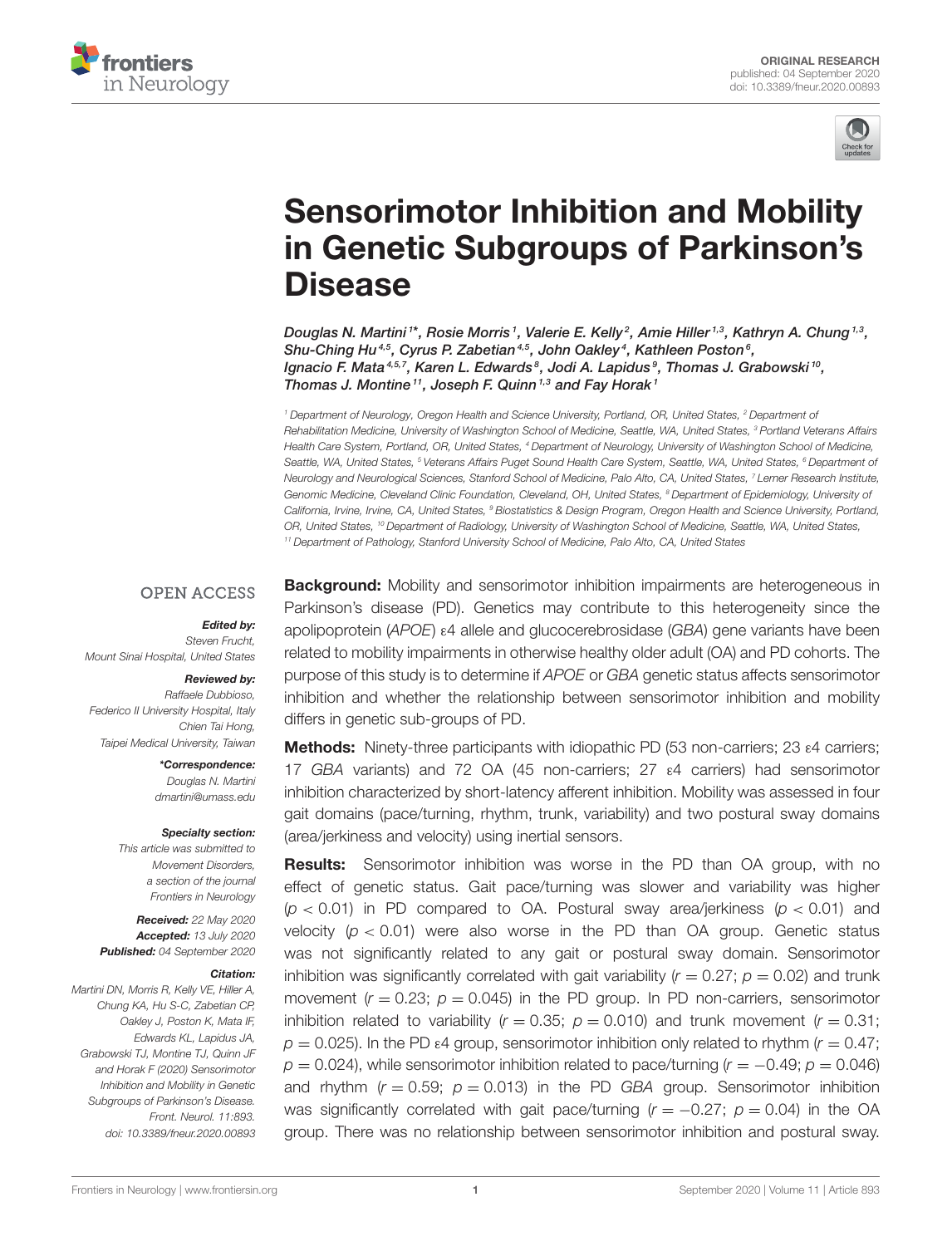Conclusion: ε4 and *GBA* genetic status did not affect sensorimotor inhibition or mobility impairments in this PD cohort. However, worse sensorimotor inhibition was associated with gait variability in PD non-carriers, but with gait rhythm in PD  $\epsilon$ 4 carriers and with gait rhythm and pace in PD with *GBA* variants. Impaired sensorimotor inhibition had a larger effect on mobility in people with PD than OA and affected different domains of mobility depending on genetic status.

Keywords: short-latency afferent inhibition, SAI, postural sway, balance, gait, GBA, APOE

# INTRODUCTION

Mobility impairment is intrinsically linked to Parkinson's disease (PD). The severity of mobility impairment in PD is heterogeneous, suggesting that underlying factors that play a role in mobility impairment. In addition to basal ganglia dysfunction, people with PD exhibit reduced cortical sensorimotor inhibition as assessed by short-latency afferent inhibition (SAI) with transcranial magnetic stimulation (TMS) [\(1–](#page-7-0)[3\)](#page-7-1). However, these studies reveal inconsistencies regarding the impact of disrupted sensorimotor inhibition on mobility disability in people with PD.

Sensorimotor inhibition is associated with decreased gait speed in people with PD [\(1\)](#page-7-0), increased dual-task cost on stride length in PD fallers [\(2\)](#page-7-2), and increased gait variability in people with PD (Martini et al., under review at J Gerontol: Med Sci), though not with freezing of gait [\(4\)](#page-7-3). Within genetic subgroups of people with PD, neither a leucine-rich repeat kinase 2 mutation nor a Parkin gene mutation was associated with worse SAI [\(5](#page-7-4)[–7\)](#page-7-5). Importantly, none of these investigations assessed relationships among genetic status, SAI, and mobility. A potential reason for heterogeneity of mobility disability and of sensorimotor inhibition in PD could be the presence of the apolipoprotein (APOE) ε4 allele or glucocerebrosidase (GBA) gene variants [\(8,](#page-7-6) [9\)](#page-7-7). The disparity in which specific domains are affected could be tied to genetic differences within PD to which specific gait or postural sway variables are characterized. Assessing relatively independent domains of gait or postural sway constructed by combinations of individual gait measures could help provide a more complete picture of gait performance [\(10\)](#page-7-8).

The APOE ε4 allele has been associated with accelerated decline in gait speed in healthy, older men [\(11\)](#page-7-9). Since PD is twice as likely to occur in men [\(12\)](#page-7-10), it is pertinent to look at the effect of the ε4 allele status on gait and postural sway in people with PD, and men with PD, in particular. People with Alzheimer's disease, a disease inherently linked to the ε4 allele and known to be associated with cholinergic insufficiency, have worse SAI than people without Alzheimer's and cholinergic medication improves SAI, suggesting that acetylcholine loss may contribute to poor SAI [\(13,](#page-7-11) [14\)](#page-8-0). To date, no attempt has been made to assess the link between ε4 allele carrier status and gait dysfunction and their relationships to sensorimotor inhibition in people with PD. Similarly, variants of the GBA gene are also associated with accelerated mobility decline in the elderly and with decline in the clinical postural instability and gait disorder phenotype in people with PD, regardless of sex [\(15](#page-8-1)[–17\)](#page-8-2). However, no investigation has approached sensorimotor inhibition in GBA carriers with PD and related SAI heterogeneity to their mobility performance.

The purpose of this study was to determine if ε4 carrier or GBA variant status is associated with reduced sensorimotor inhibition in people with PD and whether worse sensorimotor inhibition is associated with worse gait and postural sway performance. We hypothesized that sensorimotor inhibition and mobility will be worse in ε4 carriers, especially those with PD, and also in those with PD and GBA variants. Further, we hypothesize that decreased gait pace and increased gait variability will be related to worse sensorimotor inhibition.

# MATERIALS AND METHODS

This study was approved by Institutional Review Boards at both University of Washington and Oregon Health & Science University. All participants were provided and signed written informed consent prior to participation.

### Subjects and Clinical Assessments

Participants were recruited from an ongoing Pacific Udall Center project at two sites: the University of Washington/Veterans Affairs Puget Sound Health Care System and Oregon Health Sciences University/Veterans Affairs Portland Health Care System. Each participant was screened for TMS eligibility before enrollment. Inclusion criteria included diagnosis of idiopathic PD using the United Kingdom Parkinson's Disease Society Brain Bank (UKBB) criteria [\(18\)](#page-8-3) and ability to stand unsupported for 30 s. Exclusion criteria were inability to walk for 2 min without an assistive device, any TMS contraindication, any musculoskeletal injury/abnormality that would affect mobility, or any neurodegenerative disorder aside from PD. All participants with PD were tested "ON" dopaminergic medications due to the interaction with SAI [\(19\)](#page-8-4), and no participants on cholinergic medication was recruited to the TMS portion of the Pacific Udall Center project.

The Movement Disorders Society Unified Parkinson's Disease Rating Scale (MDS-UPDRS) part III, the modified Hoehn & Yahr (H&Y) score, and the Montreal Cognitive Assessment (MoCA) were used to assess motor severity and global cognition, respectively. A consensus committee comprised of movement disorder neurologists and a neuropsychologist reviewed data from each participant to determine if UKBB criteria were satisfied and to assign a cognitive diagnosis (normal, mild cognitive impairment, or dementia) [\(20\)](#page-8-5).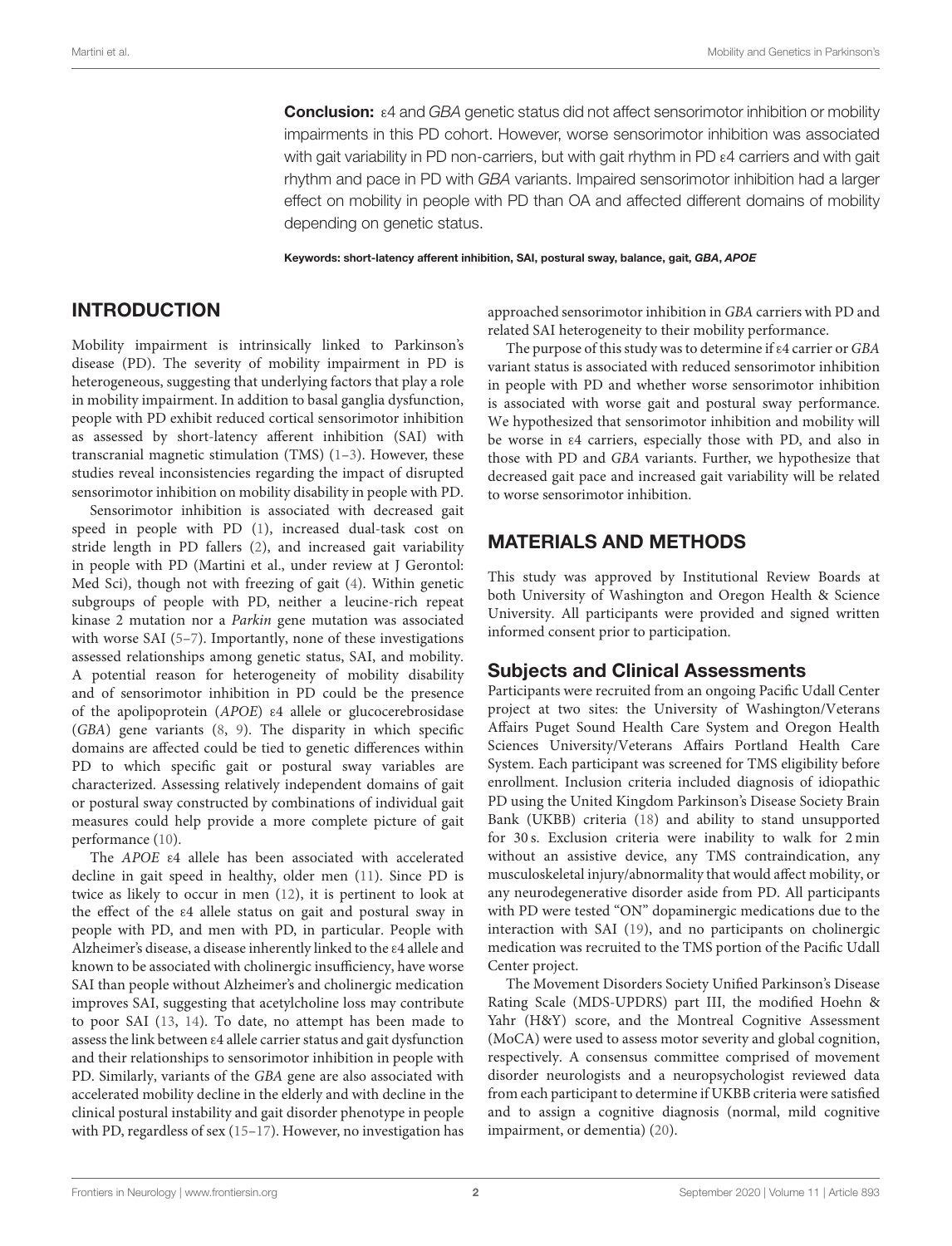# Genotyping

Genomic DNA was extracted from peripheral blood or saliva samples using standard procedures. The entire GBA coding region was screened using Sanger sequencing to capture all known pathogenic mutations (defined as those reported in patients with Gaucher disease) and the E326K polymorphism (rs2230288). APOE rs429358 and rs7412, which define the ε2, ε3, and ε4 alleles, were genotyped using TaqMan assays. All sequencing and genotyping was performed at a single laboratory in Seattle implementing methods previously described [\(8,](#page-7-6) [21\)](#page-8-6).

### Transcranial Magnetic Stimulation

TMS of the motor cortex was performed with a Magstim 200 (Magstim Co.). A figure-of-eight coil (external loop diameter of 9 or 7 cm, site specific) was positioned over the hemisphere associated with the most affected side in PD participants and the dominant side in control participants. Motor-evoked potentials (MEPs) were recorded from the first dorsal interosseous muscle through disposable, Ag/AgCl surface electrodes. Samples were amplified (gain: 2000) and bandpass filtered (100 Hz−5 kHz) using BIOPAC MP150 system (BIOPAC Systems, Inc) or amplified (CED 1902 isolated preamplifier, Cambridge Electronics), converted from analog to digital (Sampling rate 40 KHz, PowerLab, ADInstruments), and recorded for offline analysis (LabChart, ADInstruments). Resting motor threshold was determined as the percentage of the minimum stimulator output to elicit an MEP of 50  $\mu$ V in five out of 10 trials.

# Short Latency Afferent Inhibition (SAI)

SAI was performed using a modified version of a protocol previously described [\(22\)](#page-8-7). A peripheral, electric conditioning stimulus was applied over the median nerve followed by the central test stimulus, TMS. The intensity of the conditioning stimulus was set at the amplitude required to elicit a visible twitch of the thenar muscles. The N20 latency was not individualized by somatosensory evoked potentials, instead, the time of 20 ms for the N20 was used across all participants. The interstimulus intervals (ISI) from  $N20 + 0$  ms to  $N20 + 5$  ms were applied in a randomized block format. Five unconditioned trials were collected within each block of conditioned trials, in a pseudorandom order, for a total of 30 unconditioned trials. A total of 10 trials were collected for each condition and the conditioned peak-to-peak MEP magnitudes averaged for each ISI. There was a minimum of seven seconds between each trial. A grand mean of the ISIs is expressed as the percentage of the unconditioned MEP magnitudes. Participants were instructed to remain at rest, while sitting as still as possible, and refrain from keeping their eyes closed.

# Gait and Postural Sway

Inertial sensors (Opals, APDM Inc.) were placed on each wrist and foot, around the waist, and over the sternum to record mobility measures [\(23\)](#page-8-8). Gait was characterized over a 2-min walk, over a 7-meter path, requiring 180◦ turns at the ends of the marked path. Comprehensive measures of gait and balance were combined into four domains based on our previous principle component analysis using a larger cohort, which included people with PD in this study [\(10\)](#page-7-8). The four domains of gait were pace/turning, rhythm, variability, and trunk movement. Postural sway was characterized while participants stood quietly for 1 min looking straight ahead with feet width standardized by a template [\(24\)](#page-8-9). Similar to the gait variables, sway variables of interest were divided into two domains, sway area/jerkiness and sway velocity.

# Statistical Analyses

Data were inspected for normality using histograms and the Kolmogorov-Smirnov test of normality. All non-normally distributed data were log-base 10 transformed. Domain scores were calculated by averaging the Z-scores for each gait and sway variable. Z-scores were multiplied by  $-1$  to reverse scaling if needed for consistent sign in domain score calculations. A oneway ANOVA compared PD vs. control group differences for demographic information and SAI, with post hoc analyses Tukey corrected for multiple comparisons. A Chi-Squared test assessed the sex differences among the groups. Two-by-two general linear models (GLM) were used to assess the effects of PD status and APOE ε4 carrier status on SAI, gait domains, and sway domains, controlling for age, sex, and collection site. The GBA group was excluded from this GLM model. To determine if GBA variants affected SAI and gait/postural sway within the PD cohort, we used a separate GLM, controlling for age, sex, and collection site. Neither of the OA groups were included in this GLM. Participants who carried a pathogenic mutation or the E326K polymorphism where combined into a single GBA group. Alpha was set *a priori* to  $p < 0.05$ . IBM SPSS version 25 was used for statistical analyses.

# RESULTS

Ninety-three participants with idiopathic PD (53 non-carriers; 23 ε4 carriers; 17 GBA variants) and 72 healthy older adults (OA; 45 non-carriers; 27 ε4 carriers) participated (**[Table 1](#page-3-0)**). The consensus committee assigned 50 participants with MCI and nine participants with dementia in the PD, while 23 participants in the OA group were assigned with MCI and one with dementia. 13/50 PD MCI and 2/9 PD dementia were ε4 carriers, while 9/50 PD MCI and 3/9 PD dementia were GBA variants. 10/23 OA MCI and the one OA with dementia were ε4 carriers. Age was a significant factor  $[F_{(1,166)} = 5.75; p = 0.02]$ , and *post hoc* analyses showed the PD GBA group was significantly younger than the rest of the groups (all  $p$ -values  $\leq$  0.03). Only the MDS-UPDRS III was significantly different between the PD [24.2 (12.7)] and OA [1.9 (2.9)] groups  $[F_{(1,160)} = 211.98; p < 0.001]$ . Post hoc analyses reveled the OA genetic groups were not different from each other, but both OA groups had lower MDS-UPDRS III than all the PD groups (all  $p$ -values  $< 0.001$ ).

# Short-Latency Afferent Inhibition (SAI)

The PD group exhibited worse sensorimotor inhibition than the control group [PD: 77.6 (18.2)% inhibition; OA: 69.4 (20.8)% inhibition;  $F_{(1,157)} = 8.31$ . There was no significant main effect of ε4 carrier status or interaction between PD status and genetics on SAI. Within the PD group, there was no significant main effect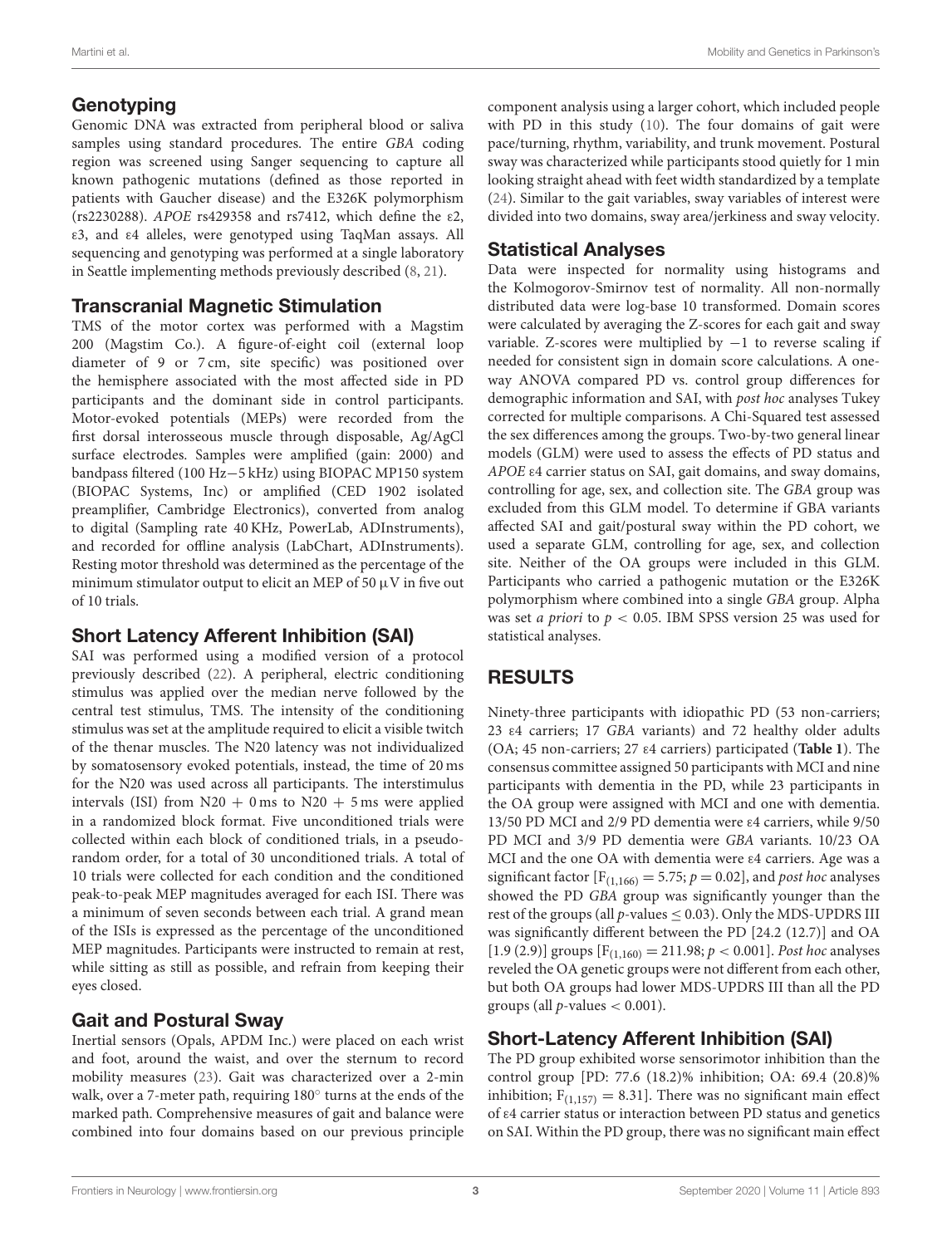#### <span id="page-3-0"></span>TABLE 1 | Demographic and clinical information.

|                        | OA                 |                 |                    | OA vs. PD       |               |          |
|------------------------|--------------------|-----------------|--------------------|-----------------|---------------|----------|
|                        | <b>Non-Carrier</b> | $\varepsilon$ 4 | <b>Non-Carrier</b> | $\varepsilon$ 4 | <b>GBA</b>    | p-value  |
| n                      | 45                 | 27              | 53                 | 23              | 17            | N/A      |
| Gender (F/M)           | 25/20              | 15/12           | 14/39              | 9/14            | 3/14          | < 0.001  |
| Age (yrs)              | 69.9(6.1)          | 71.4(7.3)       | 68.7(6.7)          | 67.5(8.9)       | 62.5(8.2)     | $=0.018$ |
| MoCA Score             | 26.7(2.6)          | 25.5(3.6)       | 25.9(3.2)          | 26.4(2.3)       | 26.1(2.7)     | $=0.612$ |
| Modified H&Y           |                    |                 | $2.0(1-4)$         | $2.0(2-3)$      | $2.0(1-3)$    | N/A      |
| MDS-UPDRS III          | 1.5(2.0)           | 2.7(4.2)        | 23.9(12.5)         | 25.2(12.7)      | 23.8 (13.9)   | < 0.001  |
| Disease Duration (yrs) |                    |                 | 8.2(5.2)           | 7.1(4.1)        | 7.4(3.3)      | N/A      |
| <b>LEDD</b>            |                    |                 | 694.4 (481.0)      | 824.3 (526.4)   | 771.8 (656.9) | N/A      |

*Mean (standard deviation). H&Y presented as median (min-max). The modified H&Y and MDS-UPDRS III scores were significantly difference between PD and OAs, but not within the PD or OA groups. Neither disease duration nor LEDD were significantly different among the PD genetic subgroups.*



<span id="page-3-1"></span>of genetics for SAI. SAI for each genetic subgroup of OA and PD are shown in **[Figure 1](#page-3-1)**.

# Gait Domains

The main effect of PD status was significant  $[F_{(4,138)} = 7.49; p <$ 0.001] for the pace/turning domain  $[F_{(1,141)} = 22.61; p < 0.001]$ and variability domain  $[F_{(1,141)} = 10.05; p = 0.002]$ . Specifically, gait was slower and more variable in the PD than the control group. The main effect for ε4 carrier status on gait domains was not significant. Further, there was no main effect for genetic status within the PD group. The gait domain scores are presented in **[Table 2](#page-4-0)**. Individual gait characteristics that comprise each gait domain are provided in **[Table 3](#page-4-1)** to provide greater detail about gait performance.

### Sway Domains

Similar to the gait results, the main effect for PD status was significant  $[F<sub>(2,140)</sub> = 12.18; p < 0.001]$ . The PD group showed

larger sway area/jerkiness  $[F<sub>(1,141)</sub> = 24.22; p < 0.001]$  and larger sway velocity  $[F_{(1,141)} = 13.08; p < 0.001]$  compared to the OA group. There was no main effect for ε4 carrier status on the sway domains. The sway domain scores are presented in **[Table 2](#page-4-0)**. No significant main effect for genetic status within the PD group was found for any of the sway domains. Individual postural sway characteristics that comprise each gait domain are provided in **[Table 3](#page-4-1)** to provide greater detail about postural sway performance.

# Relationship Between SAI and Mobility Domains

SAI significantly correlated with gait variability (Pearson's  $r =$ 0.27;  $p = 0.017$ ) and trunk movement (Pearson's  $r = 0.23$ ; p  $= 0.045$ ) in the PD group. Though mobility performance was not different genetic groups in The PD cohort, the relationships between SAI and variability (Pearson's  $r = 0.35$ ;  $p = 0.010$ )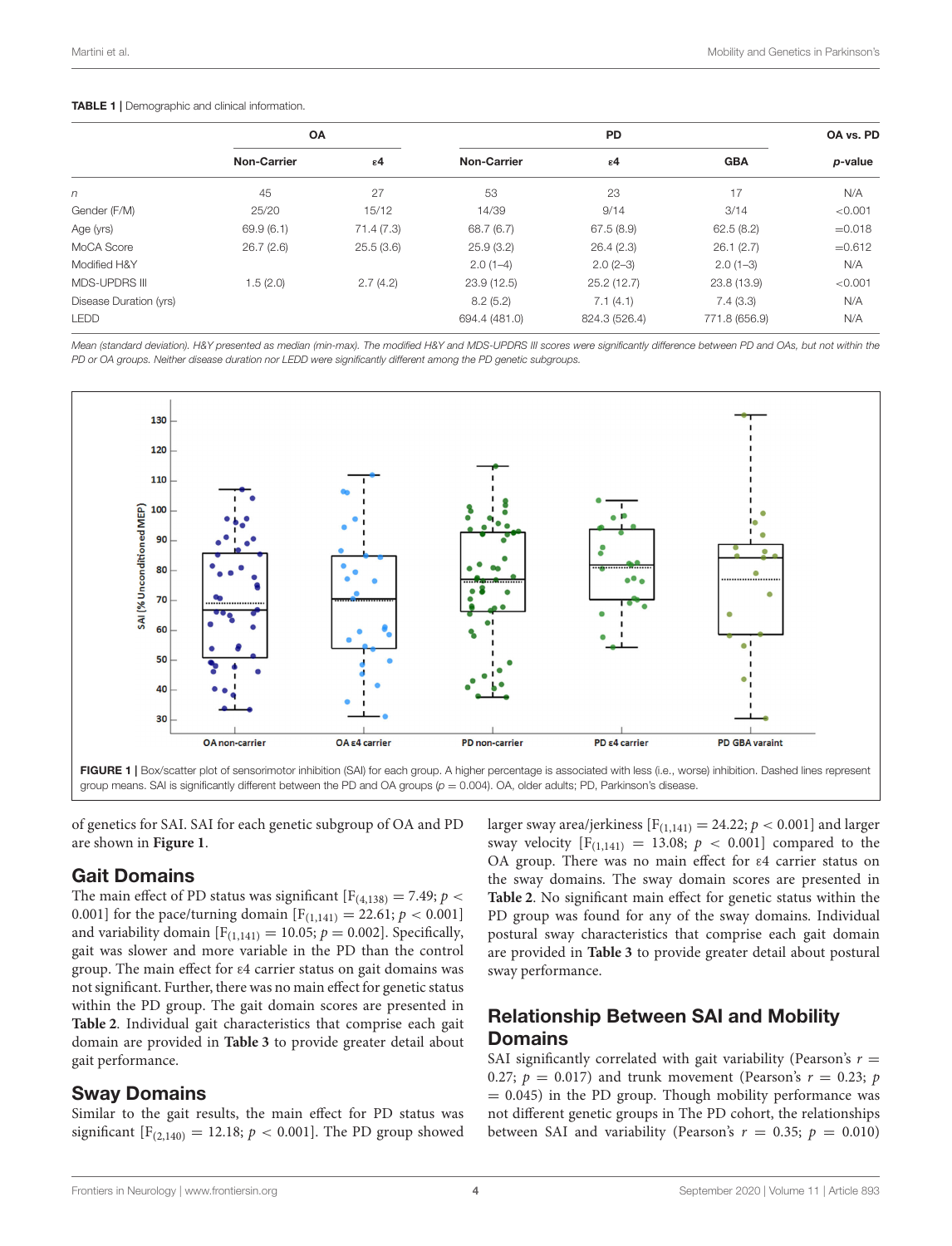#### <span id="page-4-0"></span>TABLE 2 | Gait and postural sway domain scores.

|                       |                       | <b>OA</b>     |                 | <b>PD</b>     |                 |               | OA vs. PD |
|-----------------------|-----------------------|---------------|-----------------|---------------|-----------------|---------------|-----------|
|                       |                       | Non-carrier   | $\varepsilon$ 4 | Non-carrier   | $\varepsilon$ 4 | <b>GBA</b>    | p-value   |
| <b>Gait Domains</b>   | Pace/Turning          | 0.21(0.63)    | 0.33(0.64)      | $-0.19(0.86)$ | $-0.31(0.90)$   | $-0.37(0.83)$ | < 0.001   |
|                       | Rhythm                | $-0.07(0.90)$ | $-0.07(0.80)$   | 0.05(0.79)    | $-0.11(0.96)$   | 0.09(1.04)    | $=0.829$  |
|                       | Variability           | $-0.28(0.60)$ | $-0.22(0.62)$   | 0.15(1.00)    | 0.08(0.80)      | 0.43(0.97)    | $=0.002$  |
|                       | <b>Trunk Movement</b> | 0.05(0.33)    | $-0.06(0.32)$   | 0.04(0.45)    | $-0.16(0.35)$   | 0.06(0.62)    | $=0.986$  |
| Postural Sway Domains | Area/Jerkiness        | $-0.38(0.53)$ | $-0.44(0.54)$   | 0.31(1.03)    | 0.18(0.82)      | 0.62(1.08)    | < 0.001   |
|                       | Velocity              | $-0.27(0.59)$ | $-0.31(0.75)$   | 0.23(0.85)    | 0.16(0.95)      | 0.42(0.82)    | < 0.001   |

*Mean (standard deviation).*

#### <span id="page-4-1"></span>TABLE 3 | Individual gait characteristics.

|               |                | OA                                          |                 | PD             |                 |              |              |
|---------------|----------------|---------------------------------------------|-----------------|----------------|-----------------|--------------|--------------|
|               |                | Non-carrier                                 | $\varepsilon$ 4 | Non-carrier    | $\varepsilon$ 4 | <b>GBA</b>   |              |
| Gait          | Pace/Turning   | Gait Speed (m/s)                            | 1.1(0.2)        | 1.1(0.2)       | 1.1(0.2)        | 1.0(0.2)     | 1.0(0.2)     |
|               |                | Stride Length (m)                           | 1.2(0.1)        | 1.2(0.2)       | 1.2(0.2)        | 1.1(0.2)     | 1.1(0.2)     |
|               |                | Foot Strike Angle (°)                       | 23.1(4.0)       | 23.3(4.6)      | 19.7(6.3)       | 18.4(6.1)    | 19.2(6.4)    |
|               |                | Turns Duration (s)                          | 2.2(0.3)        | 2.1(0.3)       | 2.4(0.4)        | 2.4(0.4)     | 2.5(0.4)     |
|               |                | Peak Turn Velocity (°/s)                    | 180.9 (33.7)    | 186.3 (43.4)   | 160.6 (42.3)    | 166.4 (30.5) | 151.2 (29.8) |
|               |                | Steps In Turn (count)                       | 3.8(0.6)        | 3.6(0.4)       | 4.1(0.8)        | 4.1(0.8)     | 4.1(0.8)     |
|               | Rhythm         | Stride Time (s)                             | 1.1(0.1)        | 1.1(0.1)       | 1.1(0.1)        | 1.1(0.1)     | 1.1(0.1)     |
|               |                | Stance Time (% gait cycle)                  | 60.4(1.8)       | 60.3(1.6)      | 60.6 (1.7)      | 60.3 (1.9)   | 60.6(2.1)    |
|               |                | Swing Time (% gait cycle)                   | 39.6(1.8)       | 39.7(1.6)      | 39.4(1.7)       | 39.7(1.9)    | 39.4(2.1)    |
|               | Variability    | Foot Strike Angle Variability               | 2.08(0.62)      | 2.21(0.73)     | 2.43(1.19)      | 2.35(0.73)   | 2.62(0.79)   |
|               |                | Stride Time Variability                     | 0.02(0.01)      | 0.03(0.01)     | 0.03(0.01)      | 0.03(0.01)   | 0.03(0.01)   |
|               |                | <b>Stance Time Variability</b>              | 0.77(0.18)      | 0.78(0.20)     | 0.95(0.39)      | 0.90(0.30)   | 1.02(0.34)   |
|               |                | Swing Time Variability                      | 0.77(0.18)      | 0.78(0.20)     | 0.95(0.39)      | 0.90(0.30)   | 1.02(0.34)   |
|               |                | Stride Length Variability                   | 0.04(0.02)      | 0.04(0.02)     | 0.05(0.02)      | 0.05(0.02)   | 0.06(0.03)   |
|               | Trunk Movement | Trunk Coronal RoM (°)                       | 5.2(2.1)        | 4.6(1.3)       | 5.1(2.0)        | 4.4(1.6)     | 5.0(3.4)     |
|               |                | Trunk Sagittal RoM (°)                      | 4.1(0.9)        | 4.3(0.8)       | 4.6(1.5)        | 4.0(1.0)     | 4.3(1.1)     |
|               |                | Trunk Transverse RoM (°)                    | 8.6(2.8)        | 10.3(3.3)      | 10.3(3.7)       | 10.1(4.1)    | 8.8(2.7)     |
| Postural Sway | Area/Jerkiness | Sway Area (m <sup>2</sup> /s <sup>5</sup> ) | 0.003(0.002)    | 0.003(0.002)   | 0.009(0.012)    | 0.006(0.006) | 0.014(0.025) |
|               |                | Jerk AP $(m^2/s^5)$                         | 0.002(0.002)    | 0.002(0.002)   | 0.004(0.005)    | 0.003(0.003) | 0.007(0.010) |
|               |                | Jerk ML $(m^2/s^5)$                         | 0.001(0.0004)   | 0.0004(0.0002) | 0.003(0.013)    | 0.001(0.002) | 0.008(0.025) |
|               |                | RMS AP $(m^2/s)$                            | 0.071(0.025)    | 0.070(0.026)   | 0.106(0.066)    | 0.091(0.049) | 0.110(0.042) |
|               |                | RMS ML $(m^2/s)$                            | 0.021(0.009)    | 0.022(0.011)   | 0.043(0.041)    | 0.042(0.032) | 0.052(0.045) |
|               | Velocity       | Velocity AP (m/s)                           | 0.253(0.200)    | 0.235(0.154)   | 0.403(0.395)    | 0.356(0.384) | 0.398(0.258) |
|               |                | Velocity ML (m/s)                           | 0.077(0.052)    | 0.092(0.080)   | 0.165(0.221)    | 0.177(0.153) | 0.217(0.257) |

*Mean (standard deviation). All variability measures are presented as standard deviations.*

and between SAI and trunk movement (Pearson's  $r = 0.31$ ;  $p = 0.025$ ) only remained for the PD non-carriers. SAI only related to rhythm (Pearson's  $r = 0.47$ ;  $p = 0.024$ ) for the PD ε4 group, while SAI related to pace/turning (Pearson's  $r = -0.49; p = 0.046$ ) and rhythm (Pearson's  $r = 0.59; p$ = 0.013) in the PD GBA group. There was no relationship between SAI and postural sway domains in the PD group. Scatter plots for significant relationships within the PD are in **[Figure 2](#page-5-0)**.

SAI was significantly correlated with the gait pace/turning domain (Pearson's  $r = -0.24$ ;  $p = 0.046$ ) in the OA group.

Genetic subgroup analyses revealed no relationships for the OA group. There was no relationship between SAI and postural sway domains for the OA group.

### **DISCUSSION**

This study investigated how genetic factors influence sensorimotor inhibition and mobility in OAs and people with PD. Although people with PD had worse SAI, gait, and balance than OAs, our results suggest that carriers of APOE ε4 allele or GBA variants do not show worse SAI, nor worse gait and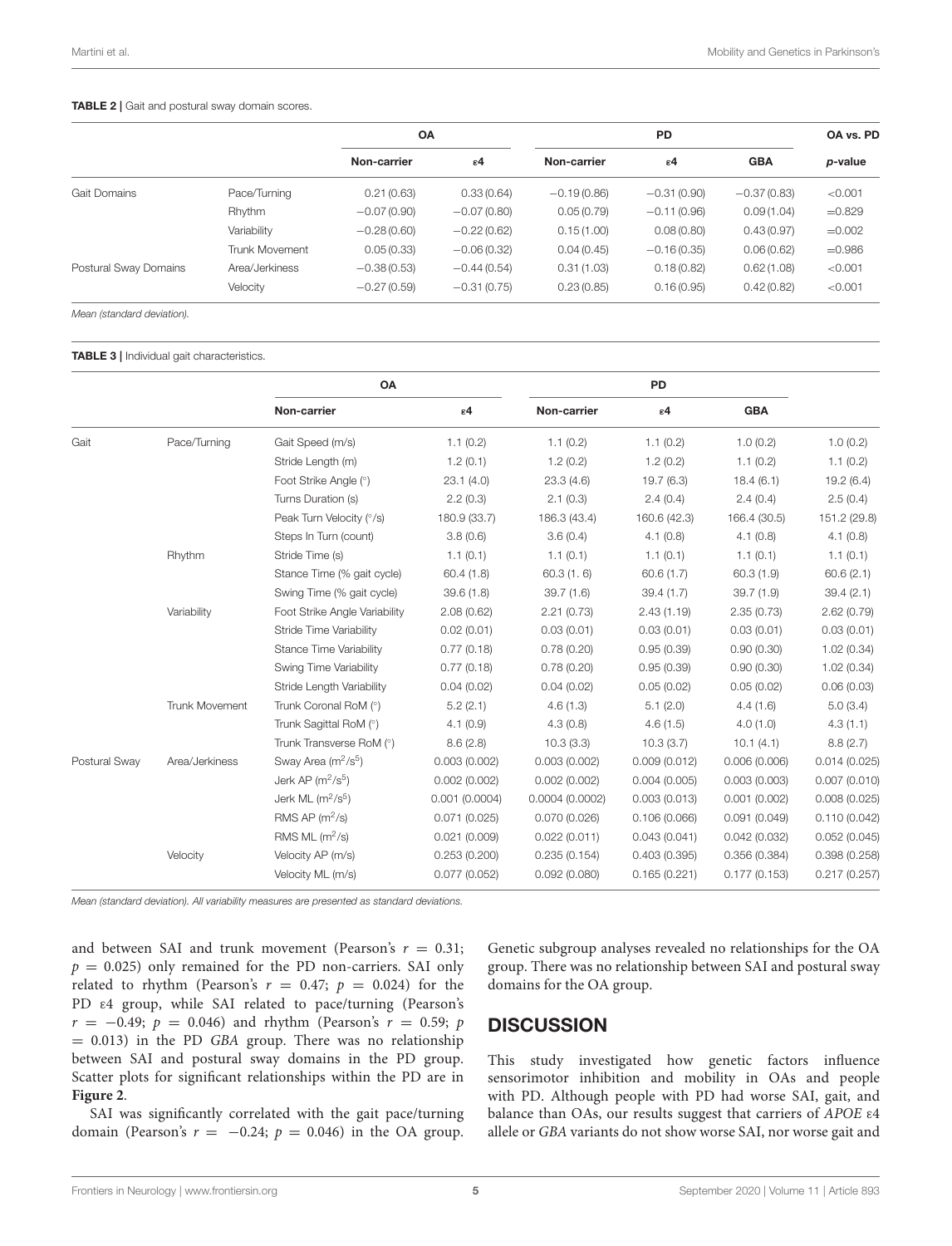

<span id="page-5-0"></span>postural sway than non-carriers. However, worse sensorimotor inhibition was associated with worse gait (but not standing postural sway) in all genetic subgroups of PD, but not OA groups. In fact, heterogeneity of specific domains of gait most affected in people with PD (decreased pace/turning, increased variability, and increased rhythm) depended upon the genetic status of the PD group. Thus, cortical sensorimotor inhibition appears more critical for gait than for standing balance and more critical for people with PD than for older adults without PD.

We previously reported (Martini et al., under review at J Gerontol: Med Sci) that people with PD had significant mobility dysfunction compared to healthy OAs, including slower gait speed/turn velocity and greater gait variability, postural sway area/jerkiness, and sway velocity, consistent with previous investigations [\(25–](#page-8-10)[27\)](#page-8-11). Our previous report included 81 of the 93 people with PD and 69 of the 72 OAs in this report (Martini et al., under review at J Gerontol: Med Sci). The current study used mobility domain scores, based on principal component analysis [\(10\)](#page-7-8), rather than individual metrics of postural sway and gait, which can lead to inflated, type-one errors.

Genetic status was not a significant factor for gait or sway performance in people with idiopathic PD, contrary to our hypothesis. GBA is a strong risk factor for PD and particularly PD with more severe cognitive and gait and balance decline than PD without GBA [\(8,](#page-7-6) [9,](#page-7-7) [17\)](#page-8-2). Since ACh is known to be important for cognition [\(28\)](#page-8-12) and cognition is known to be related to gait speed in both older adults and people with PD [\(1,](#page-7-0) [29\)](#page-8-13), we expected people with PD who had GBA variants to show worse SAI as well as worse balance and gait than non-carriers A larger cohort of people with PD and GBA variants ( $n = 58$ ) from our PUC investigation reported that people with PD and GBA a variant had a quicker progression through motor and cognitive decline than non—GBA variant PD [\(17\)](#page-8-2). Our subset from that sample of people with GBA variants is smaller, with milder parkinsonian symptoms based on the MDS-UPDRS III [\(17\)](#page-8-2).

Like GBA, APOE ε4 allele status was not associated with worse mobility. The APOE ε4 allele is not a risk factor for PD, but it is a risk factor for dementia. Since decline in cognition is associated with decline in balance control with aging and with PD [\(30,](#page-8-14) [31\)](#page-8-15), we hypothesized that people with PD who are carriers of APOE ε4 allele would have more loss of ACh than non-carriers and therefore show worse SAI and worse balance and gait than non-carriers. In fact, APOE ε4 allele carriers with PD have been shown to have worse executive function than non-carriers and executive function has been associated with slower gait speed [\(32\)](#page-8-16) in otherwise healthy OAs and with increased variability [\(33\)](#page-8-17) and Alzheimer's disease. However, we found no evidence that APOE ε4 status in people with PD was associated with worse SAI nor worse balance or gait. Though, the MoCA scores for the genetic subsets were not statistically different and were above the cognitive impairment cut off score of 23, which was reported to have higher sensitivity and specificity than higher cut off scores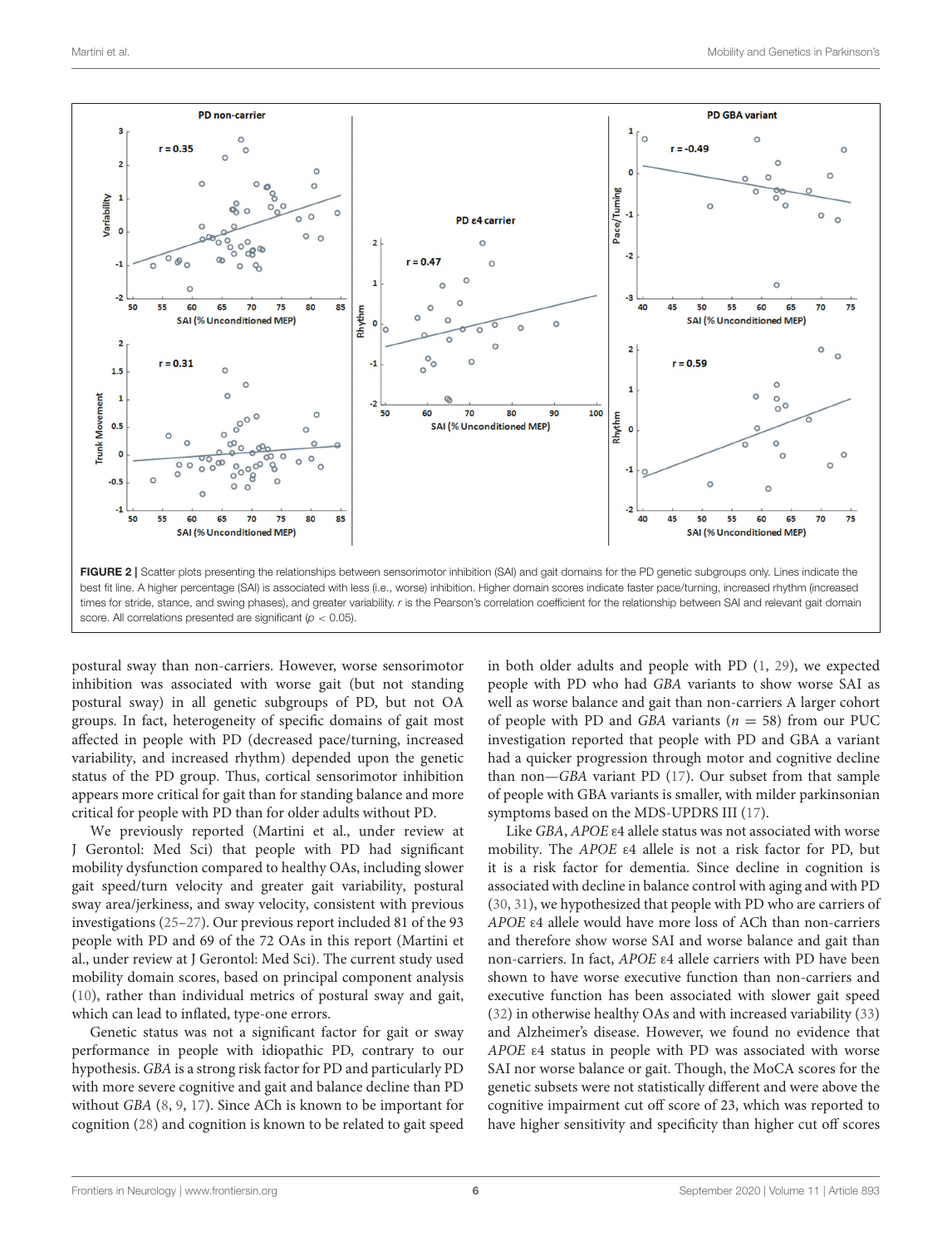[\(34\)](#page-8-18). Longitudinal studies, which incorporate a comprehensive cognitive batteries, are needed to determine if PD APOE ε4 carriers would show faster progression of their balance and gait disorders over time, similar to older men without PD [\(11\)](#page-7-9).

Genetic status was not a significant factor for gait or sway performance in healthy OAs. This contradicts previous reports that observed smaller stride length in male OA ε4 allele carriers than non-carriers [\(35\)](#page-8-19). Longitudinal analyses reported similar observations, with an accelerated decline in gait speed and increase in gait variability in ε4 allele carriers over 1 year [\(11,](#page-7-9) [36\)](#page-8-20). The accelerated decline in gait speed was only noted for OA males [\(11\)](#page-7-9), which suggests that there may be a sex influence on ε4 allele carrier status and increased risk of gait dysfunction over time. Despite the ε4 allele being linked to an increased risk for dementia [\(37\)](#page-8-21), a separate study found no change in MoCA scores over a year [\(36\)](#page-8-20), suggesting an increased motor decline not directly linked to cognitive decline. Thus, assessing changes in gait and balance performance across time may be a better indicator of mobility dysfunction in male ε4 allele carriers than a cross-sectional approach.

Consistent with previous investigations, we show that people with PD do not inhibit the motor cortex as much with a sensory afferent signal compared to OAs [\(1,](#page-7-0) [2,](#page-7-2) [38\)](#page-8-22) (Martini et al., under review at J Gerontol: Med Sci). GBA and ε4 allele status did not affect SAI, similar to leucine-rich repeat kinase 2 mutation nor a Parkin gene mutation [\(5](#page-7-4)[–7\)](#page-7-5). Sensorimotor inhibition, as measured with SAI, is thought to reflect levels of cortical ACh neurotransmitter activity [\(3\)](#page-7-1), The basis for the notion that SAI is mediated by cholinergic activity is that SAI is impaired in Alzheimer's disease, a disorder known to result in loss of ACh, and because medications that increase ACh also improve the SAI [\(13,](#page-7-11) [39](#page-8-23)[–41\)](#page-8-24). Recent theories of the neural pathways responsible for SAI suggests that the subthalamic nucleus or paramedian thalamic nuclei are responsible for inhibition of the primary motor cortex either directly, or indirectly, via the primary sensory cortex [\(38,](#page-8-22) [42\)](#page-8-25). The theoretical pathway that incorporates the subthalamic nucleus was posited as a result of the modulatory effects of deep brain stimulation on the subthalamic nucleus in human and animal studies [\(38\)](#page-8-22). The theoretical pathway, involving the paramedian thalamic nuclei is based off of the connections between SAI and cholinergic pathways as observed in drug and disease studies [\(13,](#page-7-11) [41,](#page-8-24) [43\)](#page-8-26). Importantly, dopamine replacement therapy is linked to worse SAI in people with PD [\(19\)](#page-8-4), suggesting that cholinergic activity is not the only influence on the inhibitory response recorded in SAI. A reciprocal circuit among the basal ganglia (e.g., subthalamic nucleus), thalamus, and cortex could be the primary neural pathway responsible for SAI, as a measure of sensorimotor inhibition [\(38,](#page-8-22) [42,](#page-8-25) [44\)](#page-8-27). Although the specific neural mechanisms underlying the SAI are a debated, a recent review of the topic details the complex neural pathways between the basal ganglia and motor cortices, moderated by thalamus that may be involved [\(44\)](#page-8-27).

The effect of PD status on SAI suggests that the pathway between the substantia nigra pars compacta, ventral thalamus, and motor regions are responsible for the inhibitory response observed. The ventral lateral thalamic nuclei receive input from the basal ganglia, the substantia nigra in particular, as well as proprioceptive input [\(44\)](#page-8-27). The substantia nigra degeneration with concomitant loss of dopamine neurotransmitter is responsible for Parkinsonism but dopamine replacement therapy does not alleviate all gait and balance impairments in PD, and may even worsen some domains of mobility [\(45–](#page-8-28)[47\)](#page-8-29). In addition, proprioception is a critical sensory input for control of gait and balance and is known to be impaired in PD [\(48\)](#page-8-30).

In this same cohort of people with PD, we previously reported that sensorimotor inhibition was specifically related to stride length variability, foot strike angle variability, and jerkiness of sway (Martini et al., under review at J Gerontol: Med Sci). The relationship between SAI and gait domains, but not with balance domains, observed here suggests that sensorimotor inhibition is more critical for control of dynamic balance, than static, standing balance, which may be more controlled by thalamic and brainstem mechanisms [\(49\)](#page-8-31). The relationship between worse sensorimotor increased gait variability could be an indicator of decreased gait automaticity, with increased reliance on frontal cortical areas [\(50,](#page-8-32) [51\)](#page-8-33). Indeed, increased frontal cortex activity and gait variability is found in people with PD and freezing of gait [\(52\)](#page-8-34). Ultimately, loss of gait automaticity is related to an increased risk of falls across gait disorders [\(53\)](#page-9-0).

SAI was differently related to gait domains across the genetic subgroups in the PD group. Worse SAI was related to increased gait variability and trunk movement in the PD non-carrier group, which may reflect impaired dynamic balance as postural stepping responses to correct lateral body center of mass displacements interrupt steady state rhythmic gait [\(47,](#page-8-29) [54,](#page-9-1) [55\)](#page-9-2). SAI was significantly related to increased rhythm in the PD ε4 group. Increased rhythm, which is derived from stride time, stance time, and swing time, suggests that the PD ε4 group has longer stride and stance times when sensorimotor inhibition is worse. Lastly, SAI related to decreased pace/turning and increased rhythm in the PD GBA variant group. This relationship may permit SAI to be a marker of slowed gait performance due to bradykinesia or an early adoption of a conservative gait strategy, in an attempt to prevent falls.

SAI was associated with the gait pace/turning domain in older adults, but there were no effects of the ε4 allele on gait or the relationship between sensorimotor inhibition and gait in the OA group. Previous investigations found no difference in sensorimotor inhibition between otherwise healthy young and OA groups [\(56,](#page-9-3) [57\)](#page-9-4). However, both sensorimotor inhibition and gait speed were reduced in OA fallers compared to OA nonfallers [\(2\)](#page-7-2). Adopting a slower gait pace may be a compensatory mechanism for poorer sensorimotor inhibition as a means for preventing falls. These results suggest that OAs with low sensorimotor inhibition may need an intervention to help reduce potential falls. SAI may be a quick, non-invasive assessment for identifying OAs who could benefit from an intervention. Though, the appropriate type of intervention would depend on the neurological mechanism responsible for SAI.

There are potential limitations to the interpretation of the results of this investigation. TMS was collected at two different academic centers. However, we controlled for this statistically and the SAI is calculated as a percentage of each participant's own MEPs, mitigating device or administrator influence. Further, we created a site variable and used it as a covariate in analyses. The effects of sex on SAI are not fully understood, so we adjusted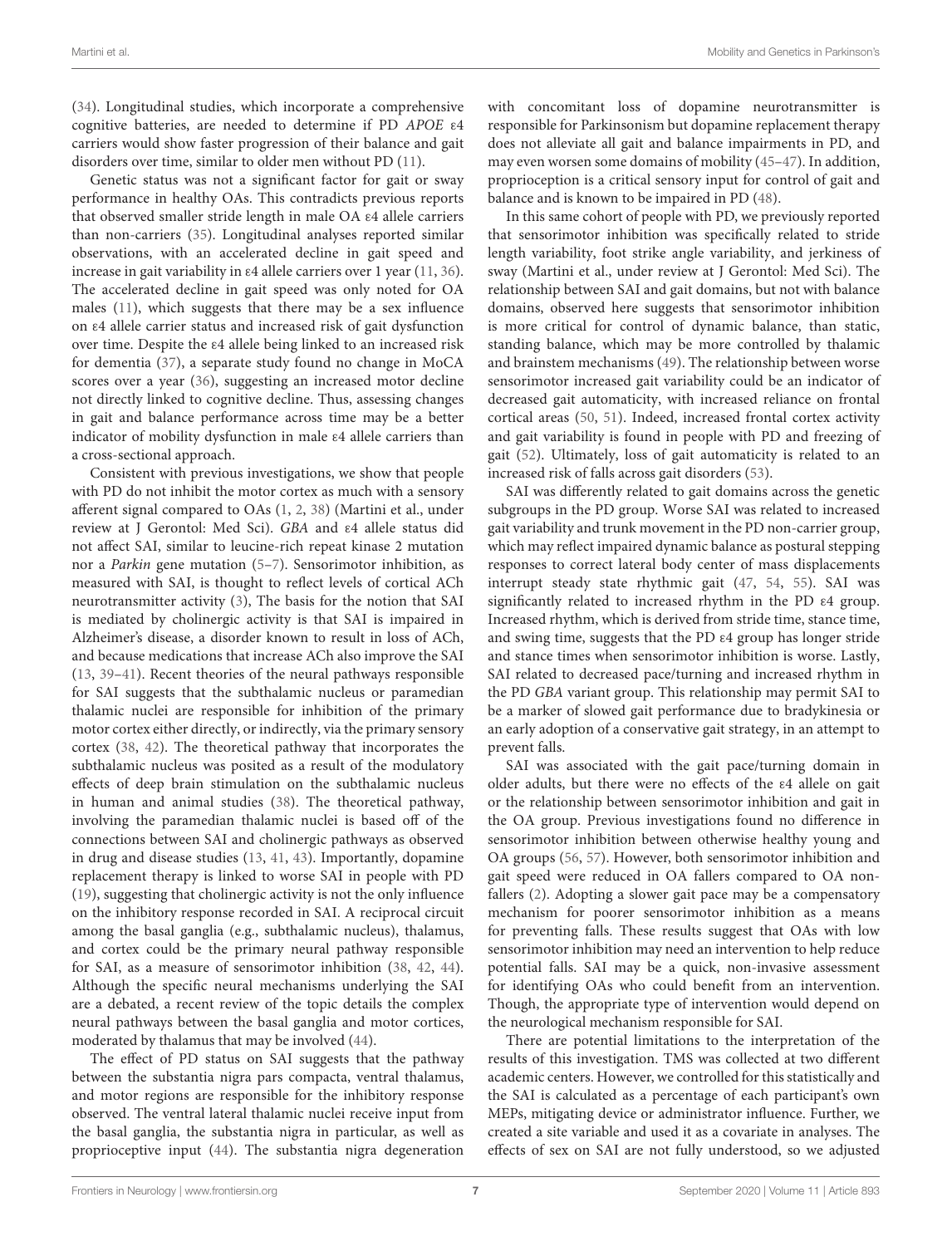for sex statistically. The sample sizes for the ε4 allele carriers and the GBA carriers were small. We attempted to mitigate this by analyzing the ε4 allele carriers and non-carriers across PD status, and ε4 allele and GBA variant status within the PD group only. GBA variants only exist in 8% of the idiopathic PD population, which makes this population difficult to recruit. The inclusion criteria requiring participants to stand for at least 30 s unassisted could have biased the sample away from more severely affected ε4 allele carriers and GBA carriers. Using the first dorsal interosseous muscle to measure SAI, opposed to a lower-limb muscle, when attempting to elucidate relationships between SAI and gait/sway characteristics is a limitation that may affect the generalizability of the results. However, previous groups implemented the same SAI methodology when relating SAI to gait performance [\(1,](#page-7-0) [2,](#page-7-2) [4\)](#page-7-3).

Among people with PD, APOE and GBA genetic status did not affect either sensorimotor inhibition or measures of gait and postural sway. However, dependent on genetic status, worse sensorimotor inhibition was related to increased gait variability, impaired temporal rhythm and/or slower gait pace/turning in this PD group. This dichotomy of the relationships between sensorimotor inhibition and gait domains for people with PD with different genetic status could be related to the dependence of each group on cortical control of different aspects of gait. Longitudinal studies could elucidate more robust relationships between sensorimotor inhibition and mobility, while factoring in the role of cognition, in the ε4 and GBA variant subgroups of people with PD.

# DATA AVAILABILITY STATEMENT

The raw data supporting the conclusions of this article will be made available by the authors, without undue reservation.

# **REFERENCES**

- <span id="page-7-0"></span>1. Rochester L, Yarnall AJ, Baker MR, David RV, Lord S, Galna B, et al. Cholinergic dysfunction contributes to gait disturbance in early Parkinson's disease. Brain. (2012) 135:2779–88. doi: [10.1093/brain/aws207](https://doi.org/10.1093/brain/aws207)
- <span id="page-7-2"></span>2. Pelosin E, Ogliastro C, Lagravinese G, Bonassi G, Mirelman A, Hausdorff JM, et al. Attentional control of gait and falls: is cholinergic dysfunction a common substrate in the elderly and parkinson's disease? Front Aging Neurosci. (2016) 8:104. doi: [10.3389/fnagi.2016.00104](https://doi.org/10.3389/fnagi.2016.00104)
- <span id="page-7-1"></span>3. Morris R, Martini DN, Madhyastha T, Kelly VE, Grabowski TJ, Nutt J, et al. Overview of the cholinergic contribution to gait, balance and falls in Parkinson's disease. Parkinsonism Relat Disord. (2019) 63:20–30. doi: [10.1016/j.parkreldis.2019.02.017](https://doi.org/10.1016/j.parkreldis.2019.02.017)
- <span id="page-7-3"></span>4. Picillo M, Dubbioso R, Iodice R, Iavarone A, Pisciotta C, Spina E, et al. Shortlatency afferent inhibition in patients with Parkinson's disease and freezing of gait. J Neural Transm. (2015) 122:1533–40. doi: [10.1007/s00702-015-1428-y](https://doi.org/10.1007/s00702-015-1428-y)
- <span id="page-7-4"></span>5. Bäumer T, Pramstaller P, Siebner H, Schippling S, Hagenah J, Peller M, et al. Sensorimotor integration is abnormal in asymptomatic Parkin mutation carriers: a TMS study. Neurology. (2007) 69:1976–81. doi: [10.1212/01.wnl.0000278109.76607.0a](https://doi.org/10.1212/01.wnl.0000278109.76607.0a)
- 6. Dubbioso R, De Rosa A, Esposito M, Peluso S, Iodice R, De Michele G, et al. Does motor cortex plasticity depend on the type of mutation in the leucine-rich repeat kinase 2 gene? Mov Disord. (2017) 32:947–8. doi: [10.1002/mds.27012](https://doi.org/10.1002/mds.27012)

### ETHICS STATEMENT

The studies involving human participants were reviewed and approved by This study was approved by Institutional Review Boards at both University of Washington and Oregon Health & Science University. The patients/participants provided their written informed consent to participate in this study.

### AUTHOR CONTRIBUTIONS

DM: research organization and execution, statistical design and execution, and writing first draft. RM: research organization and execution, and statistical design, and draft review and critique. VK, AH, KC, S-CH, and IM: research organization and execution, and draft review and critique. CZ: research conception, organization and execution and draft review and critique. JO: research organization and execution and draft review. KP: statistical critique and draft review and critique. KE: research conception, organization, statistical critique, and draft review and critique. JL: research conception, statistical critique, and draft review and critique. TG: research organization and draft review and critique. TM, JQ, and FH: research conception, organization and execution, statistical critique, and draft review and critique. All authors contributed to the article and approved the submitted version.

# FUNDING

This work was supported by the National Institutes of Neurological Disorders and Stroke (P50 NS062684) and the Department of Veterans Affairs (101 CX001702).

- <span id="page-7-5"></span>7. Ponzo V, Di Lorenzo F, Brusa L, Schirinzi T, Battistini S, Ricci C, et al. Impaired intracortical transmission in G2019S leucine rich-repeat kinase Parkinson patients. Mov Disord. (2017) 32:750–6. doi: [10.1002/mds.26931](https://doi.org/10.1002/mds.26931)
- <span id="page-7-6"></span>8. Mata IF, Leverenz JB, Weintraub D, Trojanowski JQ, Chen-Plotkin A, Van Deerlin VM, et al. GBA Variants are associated with a distinct pattern of cognitive deficits in Parkinson's disease. Mov Disord. (2016) 31:95–102. doi: [10.1002/mds.26359](https://doi.org/10.1002/mds.26359)
- <span id="page-7-7"></span>9. Mata IF, Johnson CO, Leverenz JB, Weintraub D, Trojanowski JQ, Van Deerlin VM, et al. Large-scale exploratory genetic analysis of cognitive impairment in Parkinson's disease. Neurobiol Aging. (2017) 56:211.e211–7. doi: [10.1016/j.neurobiolaging.2017.04.009](https://doi.org/10.1016/j.neurobiolaging.2017.04.009)
- <span id="page-7-8"></span>10. Morris R, Martini DN, Smulders K, Kelly VE, Zabetian CP, Poston K, et al. Cognitive associations with comprehensive gait and static balance measures in Parkinson's disease. Parkin Relat Disord. (2019) 69:104–10. doi: [10.1016/j.parkreldis.2019.06.014](https://doi.org/10.1016/j.parkreldis.2019.06.014)
- <span id="page-7-9"></span>11. Verghese J, Holtzer R, Wang C, Katz MJ, Barzilai N, Lipton RB. Role of APOE genotype in gait decline and disability in aging. J Gerontol A Biol Sci Med Sci. (2013) 68:1395–401. doi: [10.1093/gerona/glt115](https://doi.org/10.1093/gerona/glt115)
- <span id="page-7-10"></span>12. Van Den Eeden SK, Tanner CM, Bernstein AL, Fross RD, Leimpeter A, Bloch DA, et al. Incidence of Parkinson's disease: variation by age, gender, and race/ethnicity. Am J Epidemiol. (2003) 157:1015–22. doi: [10.1093/aje/kwg068](https://doi.org/10.1093/aje/kwg068)
- <span id="page-7-11"></span>13. Di Lazzaro V, Pilato F, Dileone M, Saturno E, Oliviero A, Marra C, et al. In vivo cholinergic circuit evaluation in frontotemporal and Alzheimer dementias. Neurology. (2006) 66:1111–3. doi: [10.1212/01.wnl.0000204183.26231.23](https://doi.org/10.1212/01.wnl.0000204183.26231.23)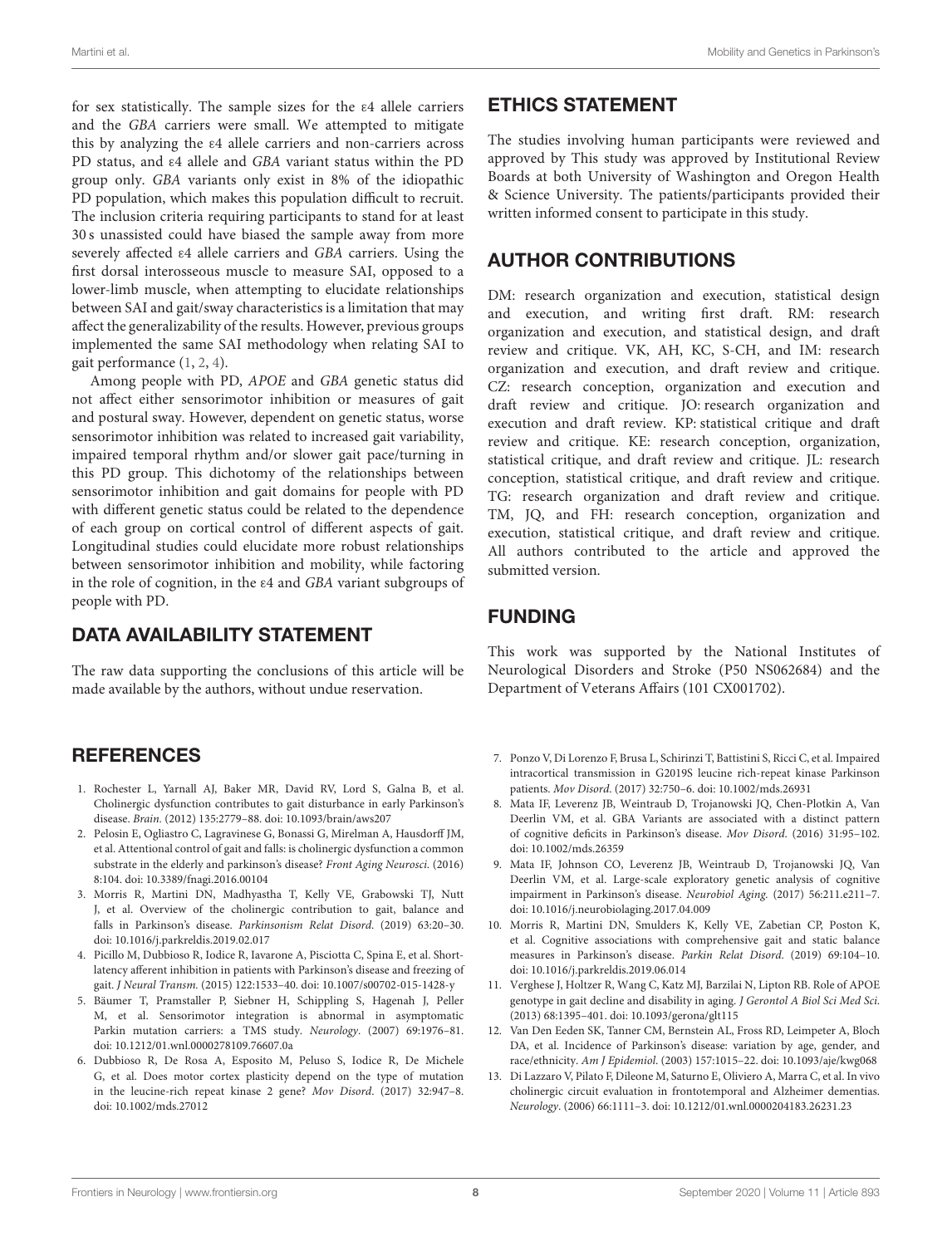- <span id="page-8-0"></span>14. Marra C, Quaranta D, Profice P, Pilato F, Capone F, Iodice F, et al. Central cholinergic dysfunction measured "in vivo" correlates with different behavioral disorders in Alzheimer's disease and dementia with Lewy body. Brain Stimul. (2012) 5:533–8. doi: [10.1016/j.brs.2011.08.009](https://doi.org/10.1016/j.brs.2011.08.009)
- <span id="page-8-1"></span>15. Winder-Rhodes SE, Evans JR, Ban M, Mason SL, Williams-Gray CH, Foltynie T, et al. Glucocerebrosidase mutations influence the natural history of Parkinson's disease in a community-based incident cohort. Brain. (2013) 136:392–9. doi: [10.1093/brain/aws318](https://doi.org/10.1093/brain/aws318)
- 16. Brockmann K, Srulijes K, Pflederer S, Hauser AK, Schulte C, Maetzler W, et al. GBA-associated Parkinson's disease: reduced survival and more rapid progression in a prospective longitudinal study. Mov Disord. (2015) 30:407– 11. doi: [10.1002/mds.26071](https://doi.org/10.1002/mds.26071)
- <span id="page-8-2"></span>17. Davis MY, Johnson CO, Leverenz JB, Weintraub D, Trojanowski JQ, Chen-Plotkin A, et al. Association of GBA mutations and the E326K polymorphism with motor and cognitive progression in Parkinson Disease. JAMA Neurol. (2016) 73:1217–24. doi: [10.1001/jamaneurol.2016.2245](https://doi.org/10.1001/jamaneurol.2016.2245)
- <span id="page-8-3"></span>18. Gibb W, Lees A. The relevance of the Lewy body to the pathogenesis of idiopathic Parkinson's disease. J Neurol Neurosurg Psychiatry. (1988) 51:745-52. doi: [10.1136/jnnp.51.6.745](https://doi.org/10.1136/jnnp.51.6.745)
- <span id="page-8-4"></span>19. Sailer A, Molnar GF, Paradiso G, Gunraj CA, Lang AE, Chen R. Short and long latency afferent inhibition in Parkinson's disease. Brain. (2003) 126:1883–94. doi: [10.1093/brain/awg183](https://doi.org/10.1093/brain/awg183)
- <span id="page-8-5"></span>20. Cholerton BA, Zabetian CP, Quinn JF, Chung KA, Peterson A, Espay AJ, et al. Pacific Northwest Udall Center of excellence clinical consortium: study design and baseline cohort characteristics. J Parkinsons Dis. (2013) 3:205–14. doi: [10.3233/JPD-130189](https://doi.org/10.3233/JPD-130189)
- <span id="page-8-6"></span>21. Mata IF, Leverenz JB, Weintraub D, Trojanowski JQ, Hurtig HI, Van Deerlin VM, et al. APOE, MAPT, and SNCA genes and cognitive performance in Parkinson disease. JAMA Neurol. (2014) 71:1405–12. doi: [10.1001/jamaneurol.2014.1455](https://doi.org/10.1001/jamaneurol.2014.1455)
- <span id="page-8-7"></span>22. Tokimura H, Di Lazzaro V, Tokimura Y, Oliviero A, Profice P, Insola A, et al. Short latency inhibition of human hand motor cortex by somatosensory input from the hand. J Physiol. (2000) 523:503–13. doi: [10.1111/j.1469-7793.2000.t01-1-00503.x](https://doi.org/10.1111/j.1469-7793.2000.t01-1-00503.x)
- <span id="page-8-8"></span>23. Mancini M, King L, Salarian A, Holmstrom L, McNames J, Horak FB. Mobility lab to assess balance and gait with synchronized body-worn sensors. J Bioeng Biomed Sci Suppl. (2011) 1:007. doi: [10.4172/2155-9538.S1-007](https://doi.org/10.4172/2155-9538.S1-007)
- <span id="page-8-9"></span>24. Maki BE, Holliday PJ, Fernie GR. Aging and postural control. A comparison of spontaneous- and induced-sway balance tests. J Am Geriatr Soc. (1990) 38:1–9. doi: [10.1111/j.1532-5415.1990.tb01588.x](https://doi.org/10.1111/j.1532-5415.1990.tb01588.x)
- <span id="page-8-10"></span>25. Bloem BR, Hausdorff JM, Visser JE, Giladi N. Falls and freezing of gait in Parkinson's disease: a review of two interconnected, episodic phenomena. Mov Disord. (2004) 19:871–84. doi: [10.1002/mds.20115](https://doi.org/10.1002/mds.20115)
- 26. Mancini M, Horak FB, Zampieri C, Carlson-Kuhta P, Nutt JG, Chiari L. Trunk accelerometry reveals postural instability in untreated Parkinson's disease. Parkinsonism Relat Disord. (2011) 17:557–62. doi: [10.1016/j.parkreldis.2011.05.010](https://doi.org/10.1016/j.parkreldis.2011.05.010)
- <span id="page-8-11"></span>27. Mancini M, Carlson-Kuhta P, Zampieri C, Nutt JG, Chiari L, Horak FB. Postural sway as a marker of progression in Parkinson's disease: a pilot longitudinal study. Gait Posture. (2012) 36:471–6. doi: [10.1016/j.gaitpost.2012.04.010](https://doi.org/10.1016/j.gaitpost.2012.04.010)
- <span id="page-8-12"></span>28. Sarter M, Parikh V. Choline transporters, cholinergic transmission and cognition. Nat Rev Neurosci. (2005) 6:48–56. doi: [10.1038/nrn1588](https://doi.org/10.1038/nrn1588)
- <span id="page-8-13"></span>29. Buracchio T, Dodge HH, Howieson D, Wasserman D, Kaye J. The trajectory of gait speed preceding mild cognitive impairment. Arch Neurol. (2010) 67:980–6. doi: [10.1001/archneurol.2010.159](https://doi.org/10.1001/archneurol.2010.159)
- <span id="page-8-14"></span>30. Seidler RD, Bernard JA, Burutolu TB, Fling BW, Gordon MT, Gwin JT, et al. Motor control and aging: links to age-related brain structural, functional, and biochemical effects. Neurosci Biobehav Rev. (2010) 34:721–33. doi: [10.1016/j.neubiorev.2009.10.005](https://doi.org/10.1016/j.neubiorev.2009.10.005)
- <span id="page-8-15"></span>31. Pantall A, Suresparan P, Kapa L, Morris R, Yarnall A, Del Din S, et al. Postural dynamics are associated with cognitive decline in Parkinson's Disease. Front Neurol. (2018) 9:1044. doi: [10.3389/fneur.2018.01044](https://doi.org/10.3389/fneur.2018.01044)
- <span id="page-8-16"></span>32. Watson NL, Rosano C, Boudreau RM, Simonsick EM, Ferrucci L, Sutton-Tyrrell K, et al. Executive function, memory, and gait speed decline in wellfunctioning older adults. J Gerontol A Biol Sci Med Sci. (2010) 65:1093–100. doi: [10.1093/gerona/glq111](https://doi.org/10.1093/gerona/glq111)
- <span id="page-8-17"></span>33. Sheridan PL, Solomont J, Kowall N, Hausdorff JM. Influence of executive function on locomotor function: divided attention increases gait variability in Alzheimer's disease. J Am Geriatr Soc. (2003) 51:1633–7. doi: [10.1046/j.1532-5415.2003.51516.x](https://doi.org/10.1046/j.1532-5415.2003.51516.x)
- <span id="page-8-18"></span>34. Luis CA, Keegan AP, Mullan M. Cross validation of the Montreal Cognitive Assessment in community dwelling older adults residing in the Southeastern US. Int J Geriatr Psychiatry. (2009) 24:197–201. doi: [10.1002/gps.2101](https://doi.org/10.1002/gps.2101)
- <span id="page-8-19"></span>35. MacAulay RK, Allaire T, Brouillette R, Foil H, Bruce-Keller AJ, Keller JN. Apolipoprotein E genotype linked to spatial gait characteristics: predictors of cognitive dual task gait change. PLoS ONE. (2016) 11:e0156732. doi: [10.1371/journal.pone.0156732](https://doi.org/10.1371/journal.pone.0156732)
- <span id="page-8-20"></span>36. Sakurai R, Montero-Odasso M. Apolipoprotein E4 allele and gait performance in mild cognitive impairment: results from the gait and brain study. J Gerontol A Biol Sci Med Sci. (2017) 72:1676–82. doi: [10.1093/gerona/glx075](https://doi.org/10.1093/gerona/glx075)
- <span id="page-8-21"></span>37. Slooter AJ, Cruts M, Kalmijn S, Hofman A, Breteler MM, Van Broeckhoven C, et al. Risk estimates of dementia by apolipoprotein E genotypes from a population-based incidence study: the Rotterdam Study. Arch Neurol. (1998) 55:964–8. doi: [10.1001/archneur.55.7.964](https://doi.org/10.1001/archneur.55.7.964)
- <span id="page-8-22"></span>38. Dubbioso R, Manganelli F, Siebner HR, Di Lazzaro V. Fast intracortical sensory-motor integration: a window into the pathophysiology of Parkinson's disease. Front Hum Neurosci. (2019) 13:111. doi: [10.3389/fnhum.2019.00111](https://doi.org/10.3389/fnhum.2019.00111)
- <span id="page-8-23"></span>39. Di Lazzaro V, Oliviero A, Profice P, Pennisi M, Di Giovanni S, Zito G, et al. Muscarinic receptor blockade has differential effects on the excitability of intracortical circuits in the human motor cortex. Exp Brain Res. (2000) 135:455–61. doi: [10.1007/s002210000543](https://doi.org/10.1007/s002210000543)
- 40. Di Lazzaro V, Oliviero A, Tonali PA, Marra C, Daniele A, Profice P, et al. Noninvasive in vivo assessment of cholinergic cortical circuits in AD using transcranial magnetic stimulation. Neurology. (2002) 59:392–7. doi: [10.1212/WNL.59.3.392](https://doi.org/10.1212/WNL.59.3.392)
- <span id="page-8-24"></span>41. Di Lazzaro V, Oliviero A, Saturno E, Dileone M, Pilato F, Nardone R, et al. Effects of lorazepam on short latency afferent inhibition and short latency intracortical inhibition in humans. J Physiol. (2005) 564:661–8. doi: [10.1113/jphysiol.2004.061747](https://doi.org/10.1113/jphysiol.2004.061747)
- <span id="page-8-25"></span>42. Turco CV, El-Sayes J, Savoie MJ, Fassett HJ, Locke MB, Nelson AJ. Short- and long-latency afferent inhibition; uses, mechanisms and influencing factors. Brain Stimul. (2018) 11:59–74. doi: [10.1016/j.brs.2017.09.009](https://doi.org/10.1016/j.brs.2017.09.009)
- <span id="page-8-26"></span>43. Di Lazzaro V, Pilato F, Dileone M, Ranieri F, Ricci V, Profice P, et al. GABAA receptor subtype specific enhancement of inhibition in human motor cortex. J Physiol. (2006) 575:721–6. doi: [10.1113/jphysiol.2006.114694](https://doi.org/10.1113/jphysiol.2006.114694)
- <span id="page-8-27"></span>44. Haber SN, Calzavara R. The cortico-basal ganglia integrative network: the role of the thalamus. Brain Res Bull. (2009) 78:69–74. doi: [10.1016/j.brainresbull.2008.09.013](https://doi.org/10.1016/j.brainresbull.2008.09.013)
- <span id="page-8-28"></span>45. Horak FB, Frank J, Nutt J. Effects of dopamine on postural control in parkinsonian subjects: scaling, set, and tone. J Neurophysiol. (1996) 75:2380– 96. doi: [10.1152/jn.1996.75.6.2380](https://doi.org/10.1152/jn.1996.75.6.2380)
- 46. Peterson DS, Horak FB. Neural control of walking in people with Parkinsonism. Physiology. (2016) 31:95–107. doi: [10.1152/physiol.00034.2015](https://doi.org/10.1152/physiol.00034.2015)
- <span id="page-8-29"></span>47. Peterson DS, Horak FB. The effect of levodopa on improvements in protective stepping in people with Parkinson's Disease. Neurorehabil Neural Repair. (2016) 30:931–40. doi: [10.1177/1545968316648669](https://doi.org/10.1177/1545968316648669)
- <span id="page-8-30"></span>48. Konczak J, Corcos DM, Horak F, Poizner H, Shapiro M, Tuite P, et al. Proprioception and motor control in Parkinson's disease. J Mot Behav. (2009) 41:543–52. doi: [10.3200/35-09-002](https://doi.org/10.3200/35-09-002)
- <span id="page-8-31"></span>49. Boisgontier MP, Cheval B, Chalavi S, van Ruitenbeek P, Leunissen I, Levin O, et al. Individual differences in brainstem and basal ganglia structure predict postural control and balance loss in young and older adults. Neurobiol Aging. (2017) 50:47–59. doi: [10.1016/j.neurobiolaging.2016.10.024](https://doi.org/10.1016/j.neurobiolaging.2016.10.024)
- <span id="page-8-32"></span>50. Vandenbossche J, Deroost N, Soetens E, Coomans D, Spildooren J, Vercruysse S, et al. Freezing of gait in Parkinson's disease: disturbances in automaticity and control. Front Hum Neurosci. (2012) 6:356. doi: [10.3389/fnhum.2012.00356](https://doi.org/10.3389/fnhum.2012.00356)
- <span id="page-8-33"></span>51. Gilat M, Bell PT, Ehgoetz Martens KA, Georgiades MJ, Hall JM, Walton CC, et al. Dopamine depletion impairs gait automaticity by altering corticostriatal and cerebellar processing in Parkinson's disease. Neuroimage. (2017) 152:207–20. doi: [10.1016/j.neuroimage.2017.02.073](https://doi.org/10.1016/j.neuroimage.2017.02.073)
- <span id="page-8-34"></span>52. Maidan I, Bernad-Elazari H, Gazit E, Giladi N, Hausdorff JM, Mirelman A. Changes in oxygenated hemoglobin link freezing of gait to frontal activation in